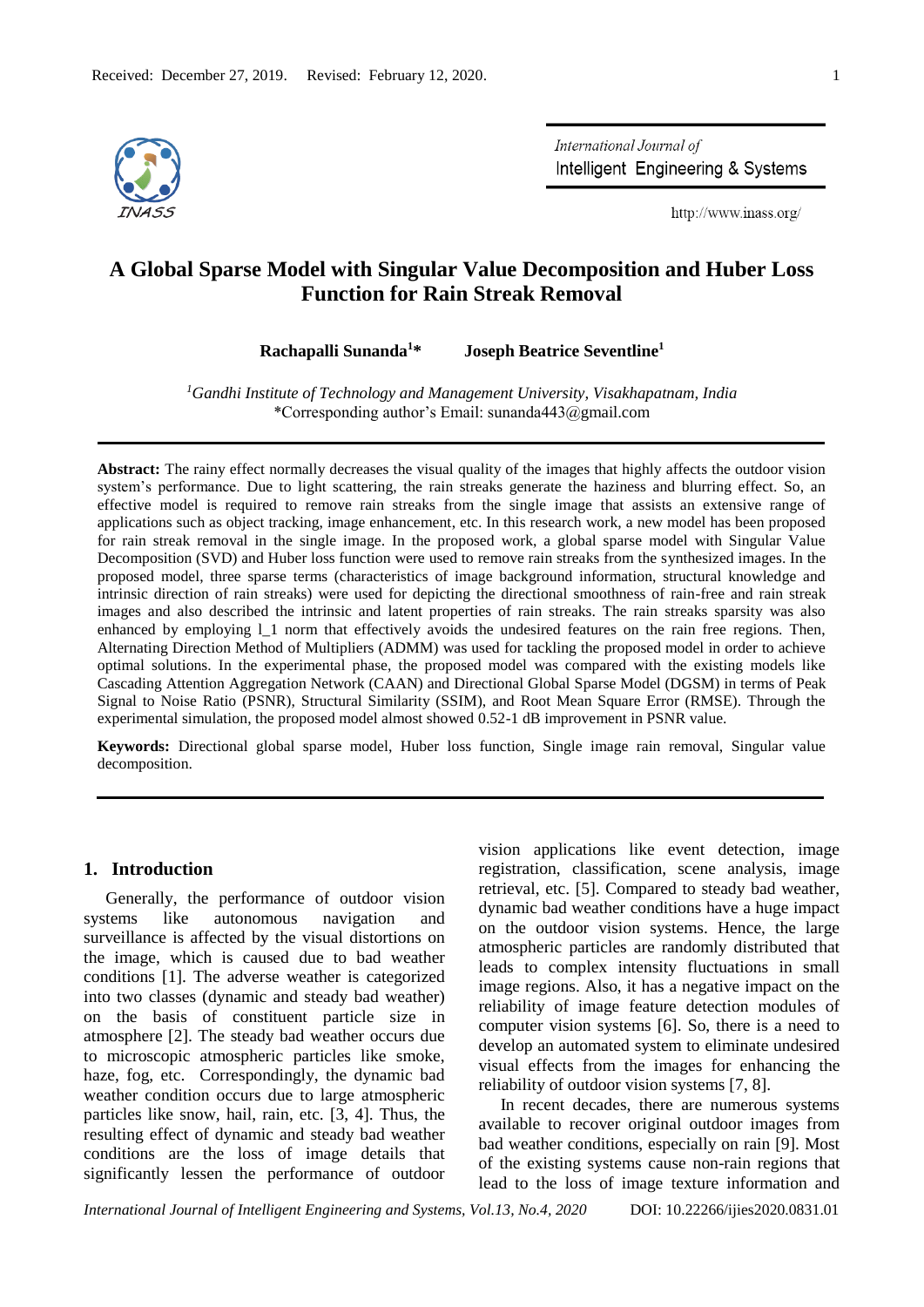over smoothed, because the background textures and rain streaks are inherently overlapped in the feature space [10]. In order to improve the performance of rain streak removal process, a new system was proposed in this research work. For the experimental analysis, two online datasets (rain100H and rain100L) and a real-time dataset were considered. The proposed work formulates an enhanced Directional Global Sparse Model (DGSM) for rain streak removal in combination with Huber loss function and SVD. In order to preserve the non-rain image pixel details and to remove the rain pixels, the Huber loss function and SVD were incorporated with DGSM. In addition, the proposed model comprises of three sparse terms; characteristics of image background information, structural knowledge and intrinsic direction of rain streaks. Finally, ADMM was applied for solving the proposed convex model that helps in obtaining the global optimal solution. The existing and proposed model's performance was investigated in terms of PSNR, SSIM, and RMSE.

This research paper is presented as follows. In section 2, related research articles on rain streak removal are surveyed. Section 3, explained about the proposed work with mathematical derivations. In section 4, the result and discussion are carried out with graphical comparisons. Finally, the conclusion is presented in the section 5.

## **2. Literature survey**

Y. Luo, and J. Ling [11] presented a new single image deraining methodology based on Low Rank Matrix Approximation (LRMA). The developed method directly leverages the intrinsic characteristics of clear non-rain images without designing hand-crafted rain priors. Also, it formulates the deraining issue as a classical robust Principal Component Analysis (PCA) problem. The experimental consequences illustrate that the developed deraining methodology achieved better performance related to the existing methods on realtime and most synthesized rain images. The major disadvantage of LRMA was not efficient in the rain streak removal process, so the convex nuclear norm was replaced with non-convex surrogates for improving the rain streak removal performance.

D.Y. Chen, C.C. Chen, and L.W. Kang [12] presented a new framework for eliminating rain streaks from the single rainy colour image. At first, guided filter was used for decomposing the collected images into high and low frequency parts. In addition, the high frequency parts were decomposed into non-rain and rain components by utilizing dictionary learning and sparse coding, because the rain streak details would be in high frequency components with non-rain edges. Then, the hybrid features (Eigen color, histogram of oriented gradients, and field depth) were applied to separate rain streaks from the high frequency components. Related to the existing methodologies, the developed framework showed promising outcome in rain streak removal. In this literature, the detection and elimination of rain streaks from the single image will not be precise, if only pixel intensities are involved.

X. Fu, J. Huang, X. Ding, Y. Liao, and J. Paisley [13] used a new deep learning network named as DerainNet for eliminating rain streaks from the collected images. In this literature, the digital images were acquired from the Berkeley segmentation dataset, uncompressed colour image dataset, and a few Google images. Initially, the undertaken network learns the mapping relation between clean and rainy images. In contrast to other approaches, the developed network increases the network depth by adjusting the objective function, which enhances the rain streak elimination performance. Compared to the existing deraining methodologies, the developed network (DerainNet) showed better performance in rain streak removal with faster computation time. Usually, the low resolution images deliver poor results in the DerainNet network, because the low resolution images do not support high level layers.

Z. Shi, Y. Li, C. Zhang, M. Zhao, Y. Feng, and B. Jiang [14] developed a new filtering approach (median guided filter) to remove rain streaks from the collected images. The developed filtering approach contains two filtering operations, (i) weighted median filter was initially applied on the collected images for obtaining coarse rain free images and (ii) guided filter was used for achieving refined rainy free images. In this scenario, the coarse rain free images were utilized as guided images and then convolute the coarse rain free images with collected rainy images utilizing guided filter. Experimental consequences showed that the developed filtering approach attained good results compared to other algorithms. Still, the rain streak removal from a single image is an extremely challenging issue, due to the occurrence of nonuniform rain masses in the images.

C.H. Yeh, C.Y. Lin, K. Muchtar, and P.H. Liu [15] developed Non Negative Matrix Factorization (NNMF) to remove rain streaks from the collected images. Initially, Gaussian filter was employed on the collected images for separating high and low frequency components. Usually, the rain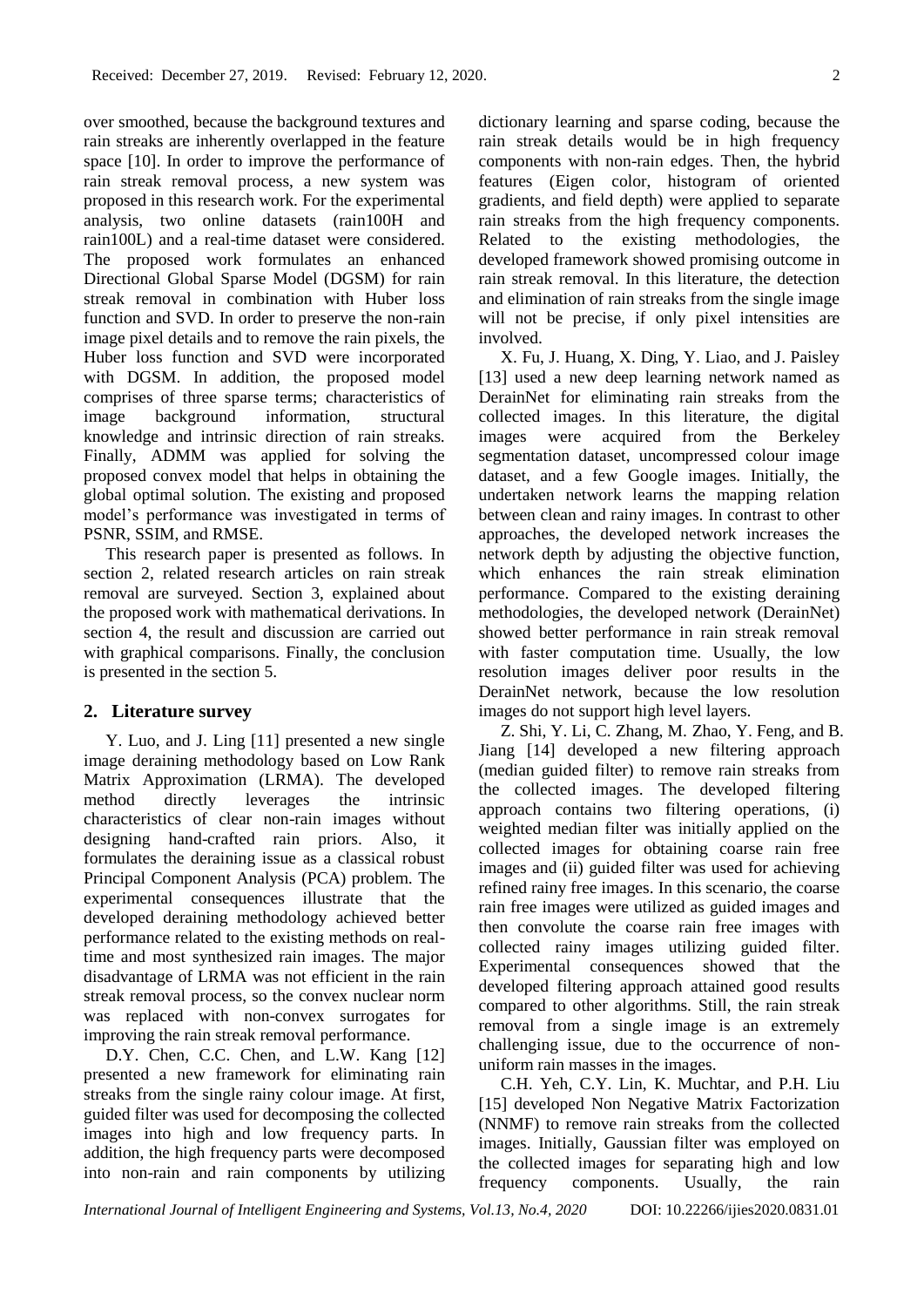components lie in the middle frequency range, which need to be discarded from the low and high frequency domains. In this literature paper, block copy approach and canny edge detection were utilized to eliminate the rain components from the high frequency domains. Then, NNMF method was employed for extracting the rain components from the low frequency domains. The developed framework attained better results in comparison with the existing methodologies. Still, it is hard to determine the angles of rain in the middle frequencies that is considered as one of the major concerns in the developed framework.

L.J. Deng, T.Z. Huang, X.L. Zhao, and T.X. Jiang [16] presented a simple model, named as DGSM for eliminating rain streaks from the single rainy colour image. The developed model includes three sparse terms by considering the features of background image information, the structural knowledge and intrinsic direction of rain streaks. In addition, the ADMM was utilized for achieving the global optimum solution. From the experimental examination, the developed model achieved better results related to the existing rain removal approaches in terms of PSNR and SSIM. Moreover, the heavy rain normally incorporates haze and rain streaks, so the DGSM cannot remove the rain streaks individually.

J. Wang, X. Huang, and S. Gai [17] developed a new algorithm (CAAN) for rain streak removal. At first, the dilated convolution kernels of different scale branches were utilized for extracting the features of dissimilar rain streak sizes. Then, local multi scale residual attention block was used to guide the learned features to be discriminative. The developed cascaded sub network propagates the information from lower to higher layers that decreases the loss of information. At last, the dual channel attention process was utilized to make feature fusion effective. From the experimental simulation, the developed algorithm attained better performance compared to the earlier methods in terms of both image visual quality and quantitative metrics. The CAAN algorithm's performance usually depends on the amount of input data, if the data are fewer than the CAAN algorithm performs poorly.

In order to address the above mentioned concerns, an enhanced DGSM has been proposed for improving the performance of rain streak removal in the single color image.

## **3. Methodology**

Generally, the weather conditions like fog, rain, haze, and snow leads to complex visual effects of temporal or spatial domains in the images that considerably lessen the performance of outdoor vision systems and models like object detection, event detection, image registration, tracking, scene analysis, image retrieval, etc. Recently, rain streak elimination from the single image gained more attention within the researcher's community. In this work, a new model was proposed to enhance the performance of rain streak removal in the single images. The detailed explanation about the proposed model is given below.

## **3.1 Data collection**

Initially, the input rainy images have been collected from rain100H dataset, rain100L dataset and a real time dataset [16]. The rain100H dataset comprises of 1800 training images and 200 testing images, which have five rain stripes in dissimilar directions. In addition, the rain100L dataset consists of 200 training images and 100 testing raining images with single style low-density rain streaks [18]. Meanwhile, the real time dataset includes 15 rainy images in that 3 images are synthesized images and the remaining 12 images are collected from http://yu-li.github.io/paper/li\_cvpr16\_rain.zip

The sample collected rainy images are graphically indicated in Fig. 1.



Figure.1 Sample collected images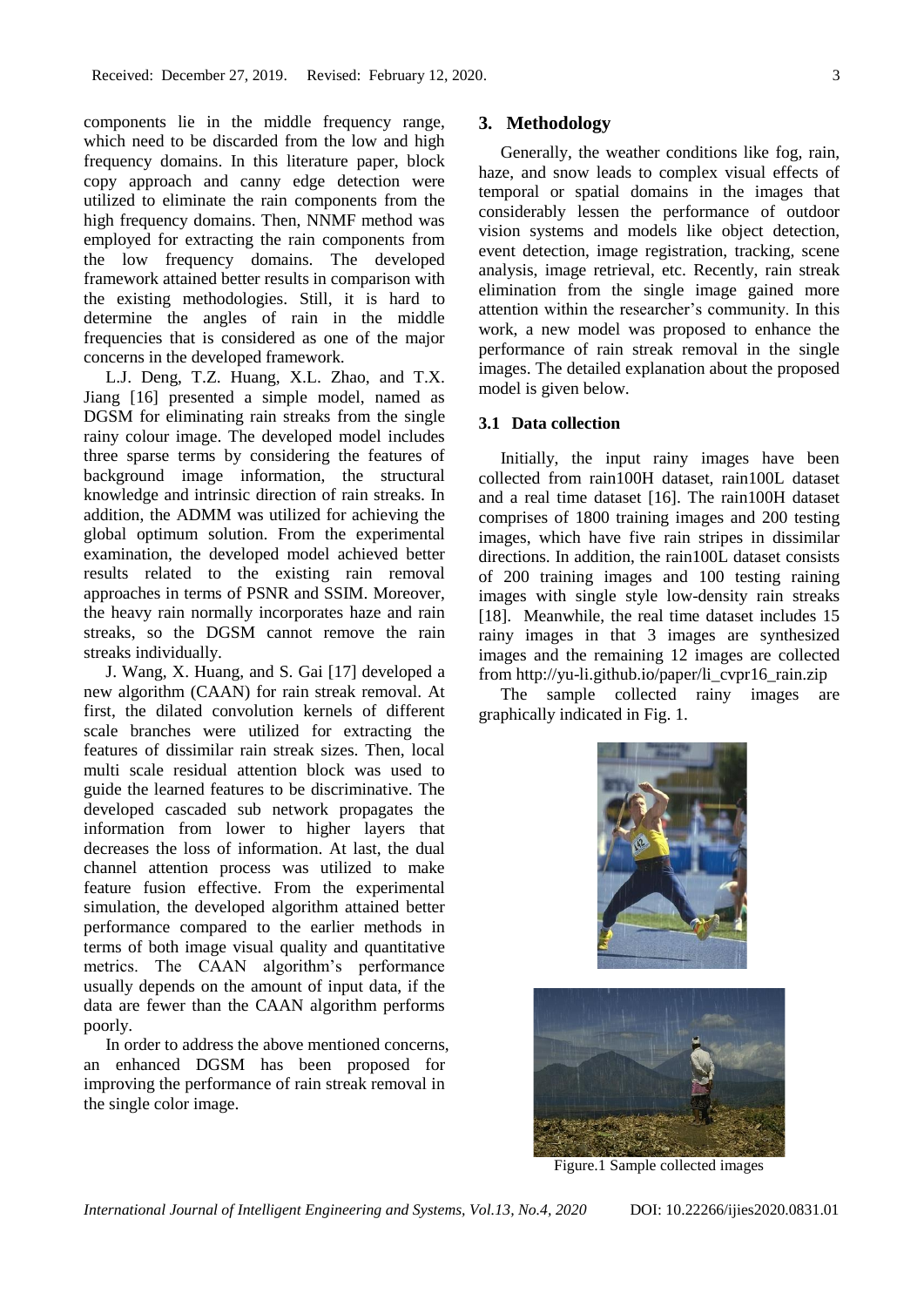### **3.2 Proposed model**

### **3.2.1. Rain streaks sparsity**

Let us assume the rain streaks being sparse, while the rain is not high. Usually, the rain streaks sparsity is described using  $l_0$  norm, which is stated as the number of non-zero elements. In this research study,  $l_1$  norm is utilized for describing the rain streaks sparsity, due to the non-convexity nature of  $l_0$  norm. The major benefit of using  $l_1$  norm is its convexity that promises the global optimum in some algorithms like ADMM. Also, the  $l_1$  norm significantly avoids the undesired features on the rainy free regions. Therefore, the  $l_1$  norm is utilized as one of the regularizers in this research, which is mathematically indicated in Eq. (1).

$$
Reg^{(1)}(s) = ||s||_1
$$
 (1)

Where,  $S$  is denoted as rain streaks, and  $S$  is indicated as vector version of  $S$ .

### **3.2.2. Rain streaks sparsity along with vertical direction**

Generally, the rain streaks come down from top to bottom in the real scenes of rainfall that is theoretically called as vertical direction (y-direction) of the rainy colour images. Usually, the difference between the adjacent image pixel is small (roughly zero), due to the smoothness within the rain streaks. Additionally, the sparse prior is considered in evaluating the variations in y-direction of the rainy colour images. In some circumstances, the rain streaks do not fall in the vertical direction. So, finding the real direction of rainfall is a very challenging process. In this work, a rotation strategy is utilized for the large angle cases in order to find the real rain-fall direction and angle between the vertical directions. Eq. (2) states the final regularizer assumed for the variation within the rain streaks.

$$
Reg^{(2)}(s) = ||\nabla_y s||_1
$$
 (2)

Where,  $\nabla$ <sub>v</sub> is denoted as difference operator in light of the vertical direction, and  $\nabla_{v} s$  is stated as vector version of  $\nabla_y S$ .

## **3.2.3. Rain streaks sparsity along with horizontal direction**

The variational information in the direction of rain streak is utilized to estimate the discontinuity of rain streak that helps in obtaining the robust rain removal. In this scenario, the across rain streak

direction is called as horizontal direction. Due to relationship of  $t = r - s$ , Eq. (3) indicates the final regularizer assumed for the rain free image across the rain streak direction.

$$
Reg^{(3)}(s) = ||\nabla_x(r - s)||_1
$$
 (3)

Where,  $\nabla_x$  is denoted as difference operator in light of the horizontal direction, and  $\nabla_x(r - s)$  is indicated as vector version of  $\nabla_{\mathbf{x}}(R - S)$ , R is represented as observed rainy image, and  $S$  is stated as rain streaks.

#### **3.2.4. Non-negative constraint**

Usually, the rain streaks s are non-negative, which have bright pixel intensity in a rainy image. Eq. (4) states the relationship between the rain streaks  $s$  and rainy colour images  $r$ .

$$
r \ge s \ge 0 \tag{4}
$$

After investigating the characteristics of rain streaks, find the naïve sparse model along the vertical (y-direction) and horizontal (x-direction) for rain removal problem. Sometimes, the undertaken regularizers seem to be unreasonable, when the direction of rain streaks is far away from the vertical direction (90<sup>0</sup>). So, a rotation operation  $D_{\theta}$  is utilized with the rotation angle  $\theta$  for the all three regularizers

 $\|D_{\theta} s\|_1$ ,  $\|\nabla_{\mathcal{Y}}(D_{\theta} s)\|_1$ , and  $\|\nabla_{\mathcal{X}}(D_{\theta} (r-s))\|_1$ Henceforth, the final minimization model to solve the rain removal issue is denoted in Eq. (5).

$$
\min_{S} \lambda_{1} \|\nabla_{x}(D_{\theta} (r - s))\|_{1} + \lambda_{2} \|\nabla_{y}(D_{\theta} s)\|_{1} + \|D_{\theta} s\|_{1}
$$
\n(5)

Where,  $\lambda_1$  and  $\lambda_2$  are indicated as two positive regularization parameters.

## **3.3 Proposed model algorithm**

The proposed  $l_1$  model is not differentiable, so variable substitution is performed to solve the equivalent problem, as mentioned in Eq. (6).

$$
\min \lambda_1 \|u\|_1 + \lambda_2 \|v\|_1 + \|w\|_1 \tag{6}
$$

Where,  $u = \nabla_x (D_\theta (r - s))$ ,  $v = D_\theta s$ , and  $w =$  $\nabla_{\mathbf{v}}(D_{\theta} s)$ . The non-negative constraints in the Eq. (5) is implemented by using a projection strategy. For the convenience purpose,  $D_{\theta}$  (r – s),  $D_{\theta} s$ , and  $D_{\theta} r$  are represented as  $r_{D_{\theta}} -$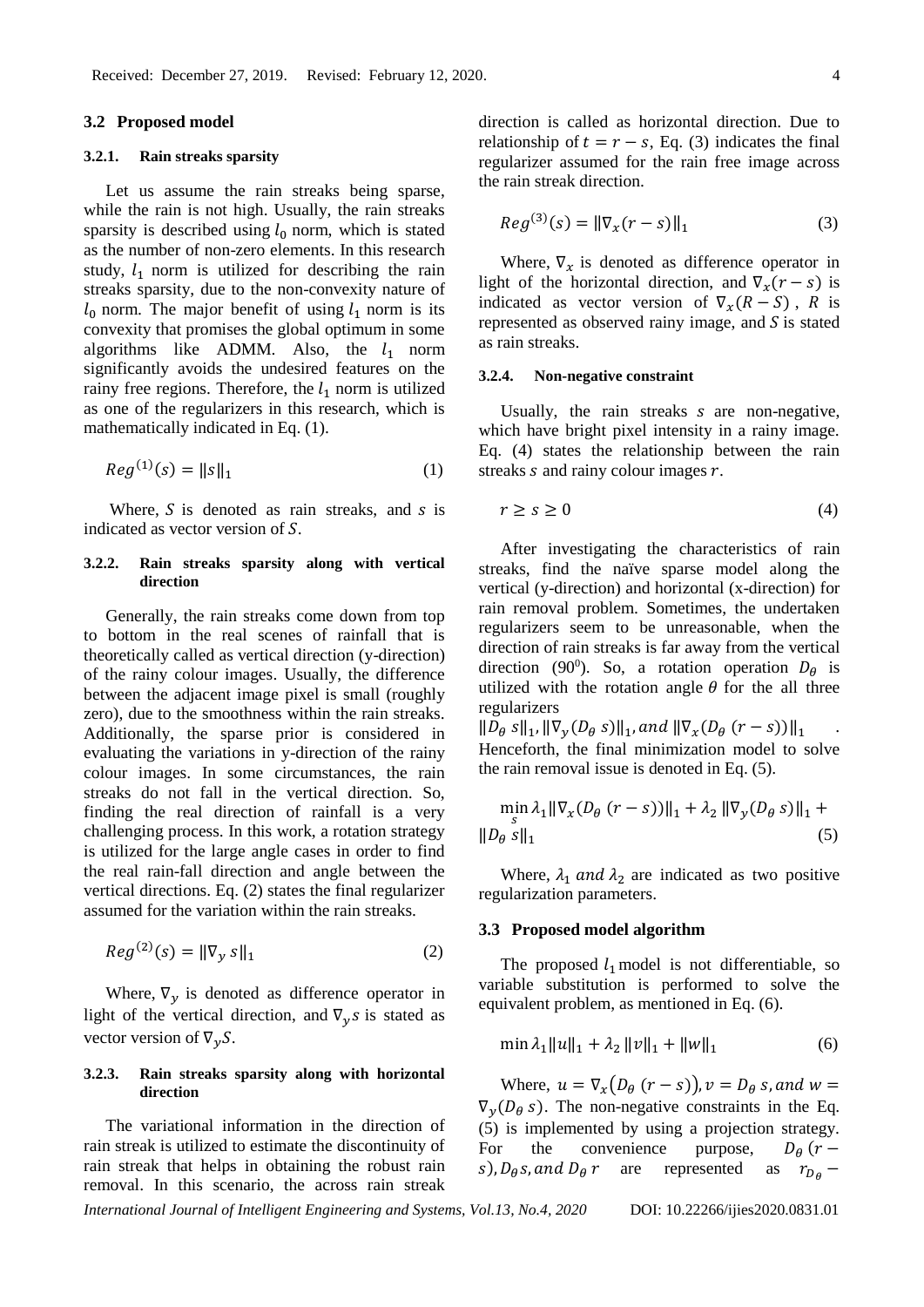$s_{D_\theta}, s_{D_\theta},$  and  $r_{D_\theta}$ , respectively. Therefore, the augmented lagrangian function is mathematically denoted in Eq. (7).

$$
\zeta(u, v, w, s, p_1, p_2, p_3) = \lambda_1 ||u||_1 +
$$
  
\n
$$
\langle p_1, \nabla_x (r_{D_\theta} - s_{D_\theta}) - u \rangle + \frac{\beta_1}{2} ||\nabla_x (r_{D_\theta} - s_{D_\theta}) -
$$
  
\n
$$
u||_2^2 + \lambda_2 ||v||_1 + \langle p_2, s_{D_\theta} - v \rangle + \frac{\beta_2}{2} ||s_{D_\theta} - v||_2^2 +
$$
  
\n
$$
||w||_1 + \langle p_3, \nabla_y s_{D_\theta} - w \rangle + \frac{\beta_3}{2} ||\nabla_y s_{D_\theta} - w||_2^2 \tag{7}
$$

Where,  $p_1$ ,  $p_2$ , and  $p_3$  are indicated as three Lagrange multipliers, and  $\beta_1$ ,  $\beta_2$ , and  $\beta_3$  are stated as regularization parameters. ADMM is a popular methodology to solve  $l_1$  issue, and also it is utilized to solve four sub-problems such as u-subproblem, vsubproblem, w-subproblem, and  $s_{D_\theta}$ -subproblem.

#### **3.3.1. The u-subproblem**

$$
\hat{u} = \underset{u}{\text{argmin}} \lambda_1 ||u||_1 + \langle p_1, \nabla_x (r_{D_\theta} - s_{D_\theta}) - u \rangle
$$
  
\n
$$
u > + \frac{\beta_1}{2} ||\nabla_x (r_{D_\theta} - s_{D_\theta}) - u||_2^2,
$$
  
\n
$$
= \underset{u}{\text{argmin}} \lambda_1 ||u||_1 + \frac{\beta_1}{2} ||\nabla_x (r_{D_\theta} - s_{D_\theta}) - u \rangle
$$
  
\n
$$
u \frac{p_1}{\beta_1} ||_2^2
$$
\n(8)

The u-subproblem in Eq. (8) is solved precisely using soft-thresholding methodology that is mathematically denoted in Eq. (9).

$$
u^{k+1} = shrink(\nabla_x (r_{D_\theta} - s_{D_\theta}^k) + \frac{p_1^k}{\beta_1}, \frac{\lambda_1}{\beta_1})
$$
(9)

Where,  $shrink(a, b) = sign(a) \max(|a| - b, 0)$ as mentioned in Eq. (10).

$$
sign(a) = \begin{cases} 1, & a > 0 \\ 0, & a = 0 \end{cases}
$$
 (10)

### **3.3.2. The v-subproblem**

$$
\hat{v} = \underset{v}{\text{argmin}} \lambda_2 ||v||_1 + \langle p_2, s_{D_\theta} - v \rangle +
$$
  

$$
\frac{\beta_2}{2} ||s_{D_\theta} - v||_2^2,
$$
  

$$
= \underset{v}{\text{argmin}} \lambda_2 ||v||_1 + \frac{\beta_2}{2} ||s_{D_\theta} - v + \frac{p_2}{\beta_2}||_2^2
$$
 (11)

Henceforth, the closed form solution of vsubproblem in Eq. (11) is achieved by utilizing soft thresholding strategy that is mathematically denoted in Eq. (12).

$$
v^{k+1} = shrink(s_{D_{\theta}}^k + \frac{p_2^k}{\beta_2}, \frac{\lambda_2}{\beta_2})
$$
 (12)

#### **3.3.3. The w-subproblem**

$$
\hat{w} = \underset{w}{\text{argmin}} ||w||_1 + \langle p_3, \nabla_y s_{D_\theta} - w \rangle +
$$
  

$$
\frac{\beta_3}{2} ||\nabla_y s_{D_\theta} - w||_2^2,
$$
  

$$
= \underset{w}{\text{argmin}} ||w||_1 + \frac{\beta_3}{2} ||\nabla_y s_{D_\theta} - w \frac{p_3}{\beta_3}||_2^2
$$
(13)

The closed form solution of sub-problem (13) is mathematically denoted in Eq. (14).

$$
w^{k+1} = shrink(\nabla_y s_{D_\theta}^k + \frac{p_s^k}{\beta_s}, \frac{1}{\beta_s})
$$
\n(14)

## **3.3.4.** The  $s_{D_\theta}$ -subproblem

$$
\hat{s}_{D_{\theta}} = \underset{s_{D_{\theta}}}{\operatorname{argmin}} \langle p_{1}, \nabla_{x} (r_{D_{\theta}} - s_{D_{\theta}}) - u \rangle +
$$
  
\n
$$
\langle p_{2}, s_{D_{\theta}} - v \rangle + \langle p_{3}, \nabla_{y} s_{D_{\theta}} - w \rangle +
$$
  
\n
$$
\frac{\beta_{1}}{2} || \nabla_{x} (r_{D_{\theta}} - s_{D_{\theta}}) - u ||_{2}^{2} +
$$
  
\n
$$
\frac{\beta_{2}}{2} || s_{D_{\theta}} - v ||_{2}^{2} + \frac{\beta_{3}}{2} || \nabla_{y} s_{D_{\theta}} - w ||_{2}^{2}
$$
  
\n
$$
= \underset{s_{D_{\theta}}}{\operatorname{argmin}} \frac{\beta_{1}}{2} || \nabla_{x} (r_{D_{\theta}} - s_{D_{\theta}}) - u + \frac{p_{1}}{\beta_{1}} ||_{2}^{2} +
$$
  
\n
$$
\frac{\beta_{2}}{2} || s_{D_{\theta}} - v + \frac{p_{2}}{\beta_{2}} ||_{2}^{2} + \frac{\beta_{3}}{2} || \nabla_{y} s_{D_{\theta}} - w + \frac{p_{3}}{\beta_{3}} ||_{2}^{2} \quad (15)
$$

The quadratic  $s_{D_\theta}$  - subproblem (15) is differentiable and the closed form solution is estimated by using the Eq. (16).

$$
\beta_1 \nabla_x^T \nabla_x + \beta_2 I + \beta_3 \nabla_y^T \nabla_y) s_{D_\theta}^{-k+1} =
$$
  
\n
$$
\nabla_y^T (\beta_3 w^{k+1} - p_3^k) + \nabla_x^T (\beta_1 \nabla_x r_{D_\theta} - \beta_1 u^{k+1} -
$$
  
\n
$$
p_1^k) + \beta_2 v^{k+1} - p_2^k
$$
\n(16)

Where,  $I$  is indicated as identity matrix, and the Eq. (16) is solved effectively by utilizing Fast Fourier Transform (FFT). Because of non-negative constraint, the resultant  $s_{D_\theta}^{-k+1}$  is estimated by using the Eq. (17).

$$
s_{D_{\theta}}^{-k+1} = \min(r_{D_{\theta}}, \max(s_{D_{\theta}}^{-k+1}, 0))
$$
 (17)

On the basis of ADMM, updated the Lagrange multipliers  $p_1$ ,  $p_2$ , and  $p_3$  by utilizing the Eq. (18). Therefore, the  $v, u$  and  $w$  subproblems are effectively solved by applying soft thresholding methodology, and  $s_{D_\theta}$  subprobelm is computed by utilizing FFT algorithm.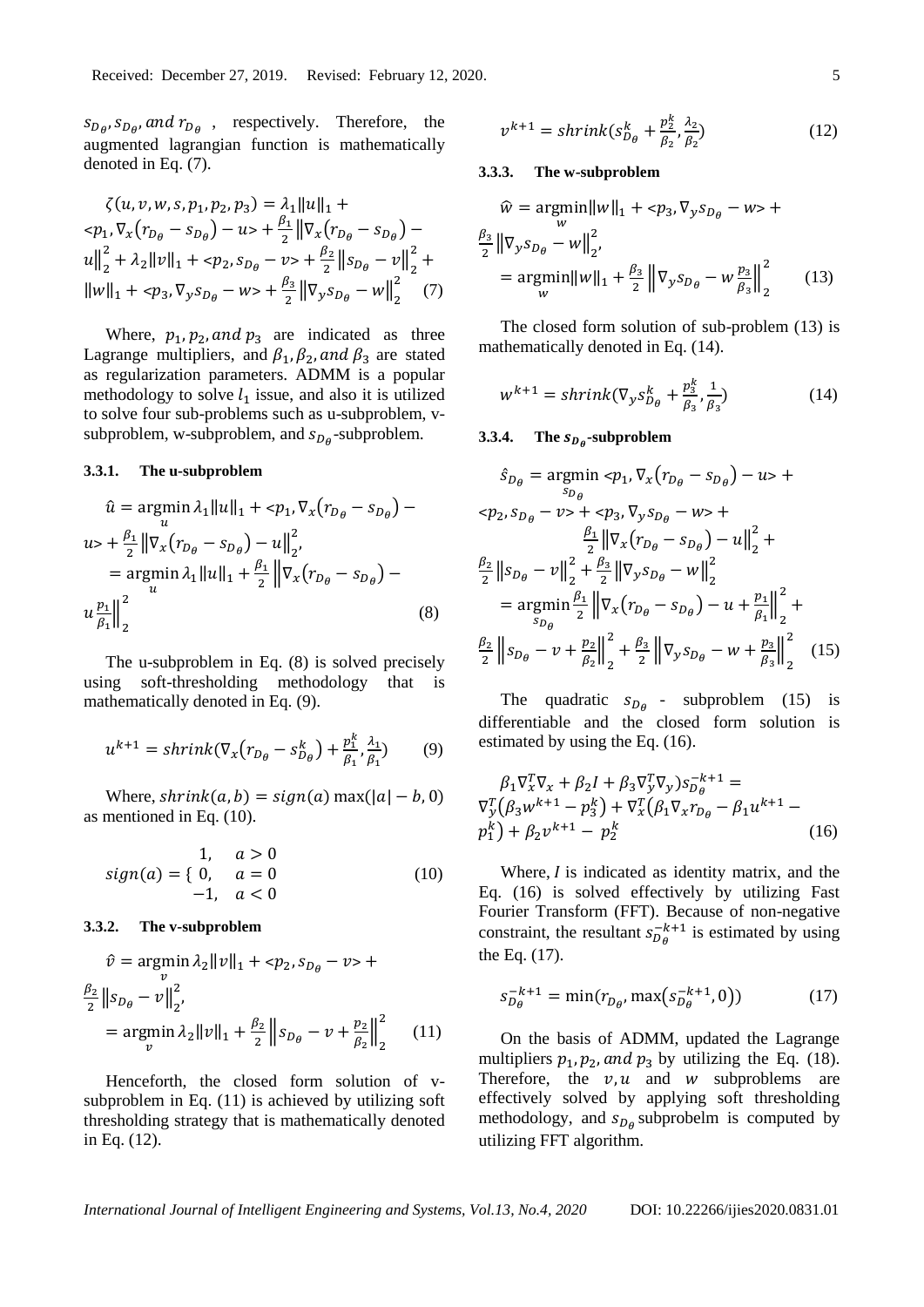$$
p_1^{k+1} = p_1^k + \beta_1 (\nabla_x (r_{D_\theta} - s_{D_\theta}^{k+1}) - u^{k+1})
$$
  
\n
$$
p_2^{k+1} = p_2^k + \beta_2 (s_{D_\theta}^{k+1} - v^{k+1})
$$
  
\n
$$
p_3^{k+1} = p_3^k + \beta_3 (\nabla_y s_{D_\theta}^{k+1} - w^{k+1})
$$
\n(18)

As mentioned earlier, heavy rain generally incorporates haze and rain streaks, so the proposed DGSM cannot remove the rain streaks individually. So, a decomposition approach and Huber loss function are incorporated with DGSM for removing the rain streaks far away from the vertical direction. The SVD is an effective method that splits the system into a set of linearly independent components, which bears own energy contribution. The general equation of SVD is mathematically denoted in Eq. (19).

$$
A = u dv^T \tag{19}
$$

Where,  $\nu$  is denoted as  $n \times n$  orthogonal matrix, u is indicated as  $m \times n$  orthogonal matrix, d is represented as  $n \times n$  diagonal matrix, A is stated as  $m \times n$  matrix, m is denoted as number of rows in the images, and  $n$  is indicated as number of columns in the images. In addition, the Huber loss function generally utilizes in robust regression, which is less sensitive to outliers in the rainy images. The general equation of Huber loss function is specified in Eq. (20).

$$
L_{\delta}(R) = \begin{cases} \frac{1}{2}R^2 & \text{for } |R| \le \delta\\ \delta\left(|R| - \frac{1}{2}\delta\right) & \text{Otherwise} \end{cases}
$$
 (20)

Where,  $\delta$  is represented as tunable parameter, and  $R$  is indicated as rainy images. Eq. (21) represents the combination of SVD and Huber loss function need to be substituted in Eq. (18).

$$
AK1 = A + L_{\delta}(R) \tag{21}
$$

The Eq. (18) is updated as shown in Eq. (22). Respectively, Fig. 2 represent the both input and denoised images.

$$
p_1^{k+1} = p_1^k + \beta_1 (\nabla_x (r_{D_\theta} - s_{D_\theta}^{k+1}) - u^{k+1}) -
$$
  
\n
$$
A K1
$$
  
\n
$$
p_2^{k+1} = p_2^k + \beta_2 (s_{D_\theta}^{k+1} - v^{k+1}) - AK1
$$
  
\n
$$
p_3^{k+1} = p_3^k + \beta_3 (\nabla_y s_{D_\theta}^{k+1} - w^{k+1}) - AK1
$$
 (22)



Figure.2 Sample images: (a) input image and (b) denoised image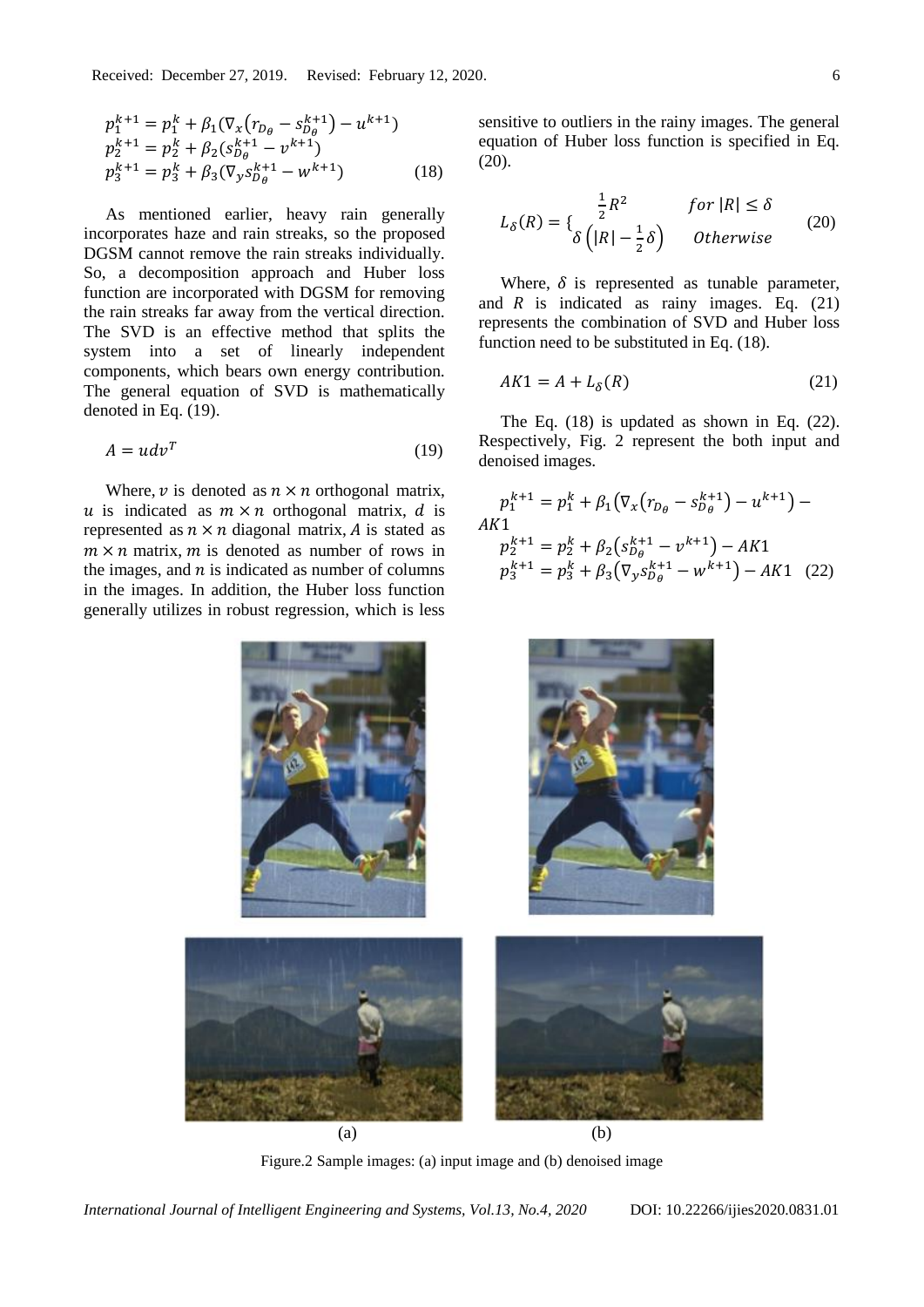### **4. Result and discussion**

In this paper, MATLAB (2018a) software was used for experimental simulation with Intel (R) Core (TM) i3-3220 CPU @ 3.30 GHz and 8 GB (RAM). In the enhanced DGSM model, the parametric values were set as follows;  $\lambda_1 = 0.95$ ,  $\lambda_2 =$ 0.08,  $\beta_1$ ,  $\beta_2$  and  $\beta_3 = 200$ . In this research work, the enhanced DGSM model was compared with DGSM [16], and CAAN [17] to assess the efficacy of the proposed model. Here, the proposed work's performance was computed by using the performance metrics like SSIM, RMSE, and PSNR. The mathematical expression of SSIM, RMSE, and PSNR were represented in the Eq. (23), (24), and (25). The RMSE is a cumulative squared error between the original and denoised rainy colour image that is mathematically denoted in Eq. (23).

$$
RMSE = \sqrt{\frac{1}{N} \sum_{i=1}^{N} (h_i - \hat{h}_i)^2}
$$
 (23)

Where,  $\hat{h}_i$  is denoted as vector form of de-rain image,  $h_i$  is represented as vector form of input or ground truth image, and  $N$  is stated as number of image pixels. In addition, PSNR is utilized for measuring the quality of original and denoised rainy colour image that is mathematically denoted in Eq. (24).

$$
PSNR = 10log_{10} \left( \frac{MAX_1^2}{MSE} \right) \tag{24}
$$

Where,  $MSE = \frac{1}{m}$  $\frac{1}{mn}\sum_{i=0}^{m-1}\sum_{j=0}^{n-1}[I(i,j)$  $k(i, j)]^2$ ,  $m \times n$  is indicated as monochrome image as  $I, K$  is specified as noisy approximation, and  $MAX_1$  is indicated as maximum possible pixel value of rainy image. The SSIM is used for measuring the

similarity between the original and denoised rainy colour image, and it is mathematically stated in Eq. (25).

$$
SSIM = \frac{(2\mu_x \mu_y + C_1)(2\sigma_{xy} + C_2)}{(\mu_{x^2} + \mu_{y^2} + C_1)(\sigma_{x^2} + \sigma_{y^2} + C_2)}
$$
(25)

Where,  $\sigma_{y^2}$  is the variance of y,  $\sigma_{x^2}$  is the variance of x,  $\sigma_{xy}$  is the covariance of x and y,  $\mu_y$  is the average of y, and  $\mu_x$  is the average of x.

## **4.1 Quantitative analysis on synthesized images**

In this segment, three synthesized images (bamboo, panda, and tree) used for investigating the performance of the proposed model. In the Table 1 and 2, the proposed model performance is verified in terms of PSNR, RMSE, and SSIM. From the experimental study, the PSNR value of DGSM [16] for bamboo image is 30 dB, and the proposed approach (enhanced DGSM) attained 31.009 dB. Similarly, the PSNR value of DGSM [16] for panda image is 30.96 dB, and the proposed model achieved 31.12 dB. In addition, the PSNR value of DGSM [16] for tree image is 32.41 dB, and the proposed model attained 32.93 dB. In this consequence, the proposed enhanced DGSM model almost showed 0.5-1 dB improvement in PSNR compared to the existing model (DGSM [16]). Correspondingly, the RMSE value of DGSM [16] model for bamboo image is 7.227 dB, and the proposed model achieved 7.17 error value. For panda image, the RMSE value of DGSM [16] is 7.219 and the enhanced DGSM model attained 7.08 error value. Similarly, in tree image, the RMSE value of DGSM [16] is 6.112 and the enhanced DGSM model attained 6.10 error value. The experimental analysis showed that the proposed model attained decent performance in terms of PSNR and RMSE. Graphical comparison of the proposed model in light of PSNR and RMSE on synthesized images is denoted in Fig. 3.

In Table 2, the performance investigation of the proposed model is done by means of SSIM value. From the inspection, the SSIM value of the enhanced DGSM of bamboo, panda, and tree images are highly related to the existing model (DGSM [16]). In this scenario, the proposed model almost showed 0.005 value improvement in SSIM compared to DGSM [16]. Graphical comparison of the proposed model in light of SSIM on synthesized images is denoted in Fig. 4.

| light of PSNR and RMSE on synthesized images |                     |                                |                     |                                |  |
|----------------------------------------------|---------------------|--------------------------------|---------------------|--------------------------------|--|
| <b>Images</b>                                |                     | PSNR (dB)                      |                     | <b>RMSE</b>                    |  |
|                                              | <b>DGSM</b><br>[16] | <b>Enhanced</b><br><b>DGSM</b> | <b>DGSM</b><br>[16] | <b>Enhanced</b><br><b>DGSM</b> |  |
| <b>Bamboo</b>                                | 30.95               | 31.009                         | 7.227               | 7.17                           |  |
| Panda                                        | 30.96               | 31.12                          | 7.219               | 7.08                           |  |
| Tree                                         | 32.41               | 32.93                          | 6.112               | 6.10                           |  |

Table 1. Performance analysis of the proposed model in light of PSNR and RMSE on synthesized images

| Table 2. Performance analysis of the proposed model by |
|--------------------------------------------------------|
| means of SSIM on synthesized images                    |

| <b>Images</b> | SSIM             |                      |  |  |
|---------------|------------------|----------------------|--|--|
|               | <b>DGSM</b> [16] | <b>Enhanced DGSM</b> |  |  |
| Bamboo        | 0.9176           | 0.9179               |  |  |
| Panda         | 0.9324           | 0.9328               |  |  |
| Tree          | 0.9358           | 0.9408               |  |  |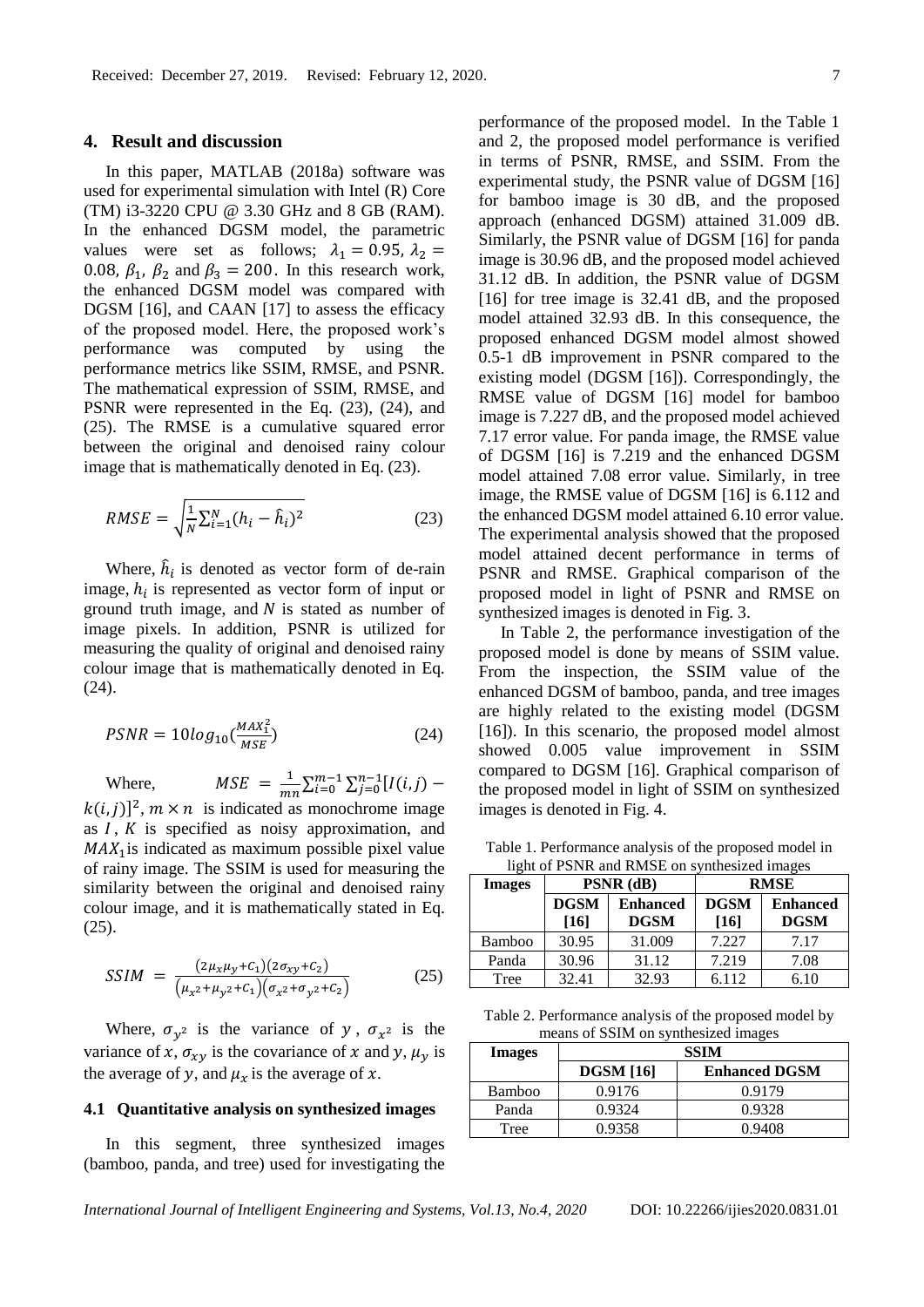

Figure.3 Graphical comparison of the proposed model in light of PSNR and RMSE on synthesized images



Figure.4 Graphical comparison of the proposed model by means of SSIM on synthesized images

In Table 3, the performance of the proposed model is analyzed for the remaining twelve images. In Table 3, the average PSNR value of DGSM [16] is 33.18±3.5 dB, and the proposed model attained 33.55+5.1 dB, which is almost 0.37 dB higher than the existing model. Likewise, the average SSIM value of DGSM  $[16]$  is 0.9365 $\pm$ 0.02, and the proposed model attained 0.9372+0.05, which is 0.005 value greater than the existing model.

Table 3. Performance analysis of the proposed model by means of DCND, CCIM, and DMCE on a new dataset

| means of I SINK, SSHM, and Kinish on a new dataset |                           |                                 |                       |                             |                         |                                 |
|----------------------------------------------------|---------------------------|---------------------------------|-----------------------|-----------------------------|-------------------------|---------------------------------|
| Ima                                                | <b>PSNR</b>               |                                 | <b>SSIM</b>           |                             | <b>RMSE</b>             |                                 |
| ges                                                | <b>DGS</b><br>М<br>$[16]$ | Enha<br>nced<br><b>DGS</b><br>M | <b>DGSM</b><br>$[16]$ | Enhan<br>ced<br><b>DGSM</b> | <b>DGS</b><br>М<br>[16] | Enha<br>nced<br><b>DGS</b><br>M |
| Mea<br>n<br>valu<br>e of<br>all<br>12<br>ima       | 33.18<br>$\pm 3.5$        | 33.55<br>$+5.1$                 | 0.9365<br>$\pm 0.02$  | 0.9372<br>$+0.05$           | $+2.4$                  | $6.033\,5.72+$<br>3.01          |
| ges                                                |                           |                                 |                       |                             |                         |                                 |

Table 4. Performance analysis of the proposed model by means of PSNR, and SSIM on rain 100H and rain 100L

| datasets         |             |             |             |             |  |
|------------------|-------------|-------------|-------------|-------------|--|
| <b>Datasets</b>  | Rain100H    |             | Rain100L    |             |  |
| <b>Methods</b>   | <b>SSIM</b> | <b>PSNR</b> | <b>SSIM</b> | <b>PSNR</b> |  |
|                  |             | (dB)        |             | (dB)        |  |
| <b>CAAN</b> [17] | 0.820       | 24.03       | 0.971       | 36.25       |  |
| Enhanced         | 0.831       | 25.051      | 0.98        | 37.24       |  |
| DGSM             |             |             |             |             |  |

In addition, the error value of proposed model is 5.72+3.01, which is 0.31 value lower than the existing model (DGSM [16]). The major benefit of using enhanced DGSM is to effectively preserve the non-rain image pixel details and to remove the rain image pixels that helps in attaining better rain streak removal performance.

## **4.2 Quantitative analysis on rain100H and rain100L datasets**



Figure.5 Graphical comparison of the proposed and existing model on rain100H and rain100L datasets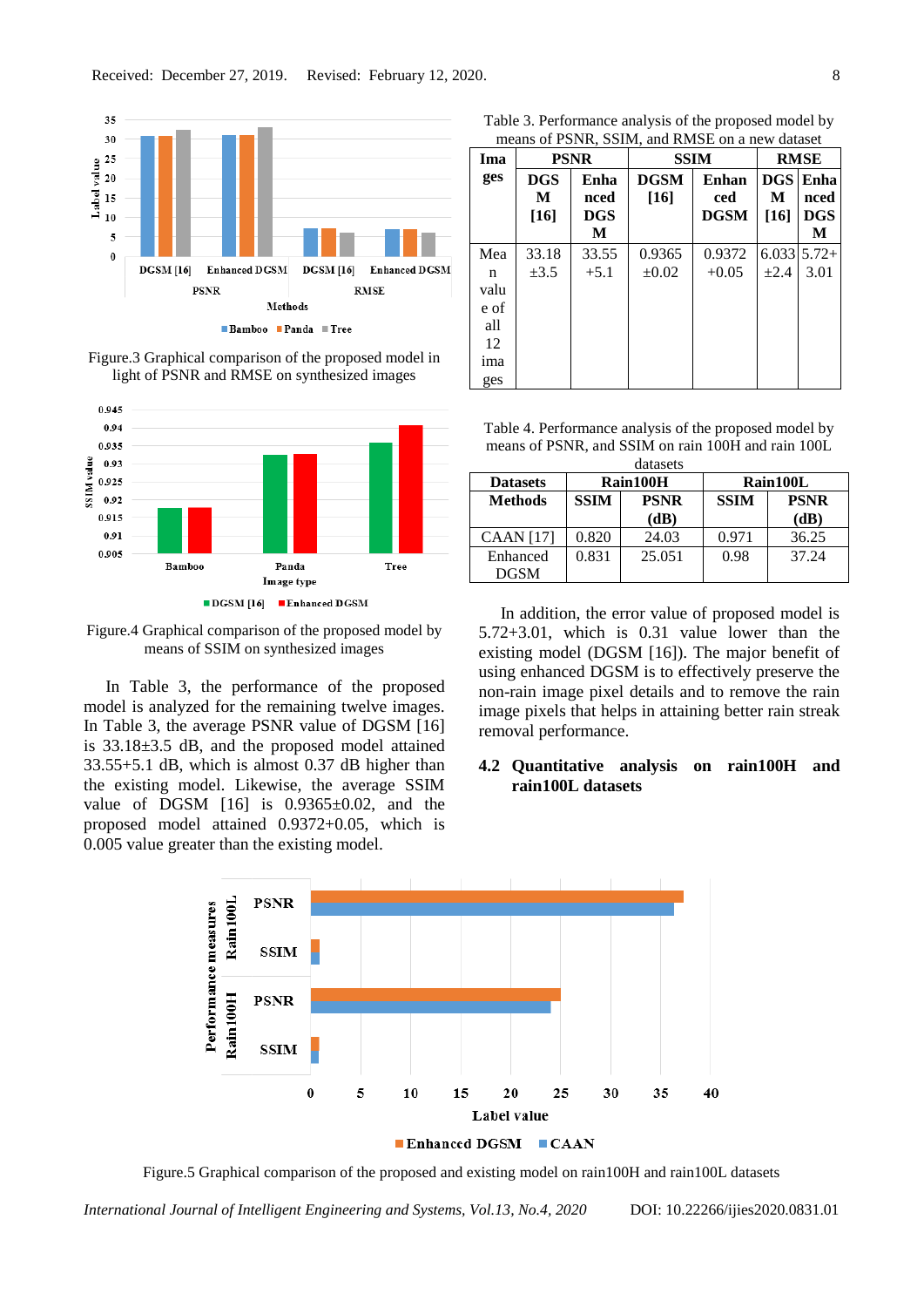In this segment, rain100H and rain100L datasets used, to validate the performance of the proposed and existing model (CAAN [17]). In this scenario, the performance evaluation performed for 200 images in rain100H dataset and 100 images in rain100L dataset. The validation consequence showed that the proposed model outperformed the existing model (CAAN [17]) in light of PSNR and SSIM. In rain100H dataset, the proposed model showed 0.831 of SSIM and 25.051 dB of PSNR value, but the existing model obtained 0.820 of SSIM and 24.03 dB of PSNR value. Similarly, in rain100L dataset, the proposed model obtained 0.98 of SSIM and 37.24 dB of PSNR value, and the existing model attained 0.971 of SSIM and 36.25 dB of PSNR value. From the experimental analysis, the enhanced DGSM model outperformed the existing model (CAAN [17]) in terms of SSIM and PSNR. Graphical comparison of the proposed and existing model on rain100H and rain100L datasets is denoted in Fig. 5.

## **5. Conclusion**

The rain streaks not only decrease the image visibility and makes computer vision systems fail to function appropriately. In this work, a global sparse model with SVD and Huber loss function is employed for removing rain streaks from the synthesized color images. The proposed model uses three sparse terms for describing the intrinsic and latent properties of rain streaks, and also to smooth the rain free and streak image regions. In addition,  $l_1$ norm was used to eliminate undesired features on the rainy free regions that helps in achieving better rain removal performance. Compared to the previous research works (DGSM, and CAAN), the proposed model attained good performance in light of RMSE, PSNR and SSIM value. The proposed model almost showed 0.52-1 dB enhancement in PSNR value. In future work, an optimization technique can be included in the proposed model to further remove the heavy rain streaks in the single colour image.

## **References**

- [1] J. Xiao, W. Zou, Y. Chen, W. Wang, and J. Lei, "Single image rain removal based on depth of field and sparse coding", *Pattern Recognition Letters*, Vol.116, pp.212-217, 2018.
- [2] S. Li, W. Ren, J. Zhang, J. Yu, and X. Guo, "Single image rain removal via a deep decomposition-composition network",

*Computer Vision and Image Understanding*, Vol.186, pp.48-57, 2019.

- [3] K. Javed, G. Hussain, F. Shaukat, and S.O. Hwang, "A neural network approach to remove rain using reconstruction and feature losses", *Neural Computing and Applications*, pp.1-10, 2019.
- [4] Y. Wang, and T.Z. Huang, "A Tensor-Based Low-Rank Model for Single-Image Rain Streaks Removal", *IEEE Access*, Vol.7, pp.83437-83448, 2019.
- [5] Y. Luo, J. Zhu, J. Ling, and E. Wu, "Fast removal of rain streaks from a single image via a shape prior", *IEEE Access*, Vol.6, pp.60069- 60078, 2018.
- [6] P. Mu, J. Chen, R. Liu, X. Fan, and Z. Luo, "Learning Bilevel Layer Priors for Single Image Rain Streaks Removal", *IEEE Signal Processing Letters*, Vol.26, No.2, pp.307-311, 2018.
- [7] L.W. Kang, C.W. Lin, and Y.H. Fu, "Automatic single-image-based rain streaks removal via image decomposition", *IEEE Transactions on Image Processing*, Vol.21, No.4, pp.1742-1755, 2011.
- [8] H. Tang, L. Zhu, D. Zhang, and X. Wang, "Single image rain removal model using pure rain dictionary learning", *IET Image Processing*, Vol.13, No.10, pp.1797-1804, 2019.
- [9] X. Fu, J. Huang, D. Zeng, Y. Huang, X. Ding, and J. Paisley, "Removing rain from single images via a deep detail network", In: *Proc. of International Conf. On Computer Vision and Pattern Recognition*, pp.3855-3863, 2017.
- [10] W. Yang, R.T. Tan, J. Feng, J. Liu, S. Yan, and Z. Guo, "Joint Rain Detection and Removal from a Single Image with Contextualized Deep Networks", *IEEE transactions on pattern analysis and machine intelligence*, pp.1-1, 2019.
- [11] Y. Luo and J. Ling, "Single-image de-raining using low-rank matrix approximation", *Neural Computing and Applications*, pp.1-12, 2019.
- [12] D.Y. Chen, C.C. Chen, and L.W. Kang, "Visual depth guided color image rain streaks removal using sparse coding", *IEEE transactions on circuits and systems for video technology*, Vol.24, No.8, pp.1430-1455, 2014.
- [13] X. Fu, J. Huang, X. Ding, Y. Liao, and J. Paisley, "Clearing the skies: A deep network architecture for single-image rain removal", *IEEE Transactions on Image Processing*, Vol.26, No.6, pp.2944-2956, 2017.
- [14] Z. Shi, Y. Li, C. Zhang, M. Zhao, Y. Feng, and B. Jiang, "Weighted median guided filtering